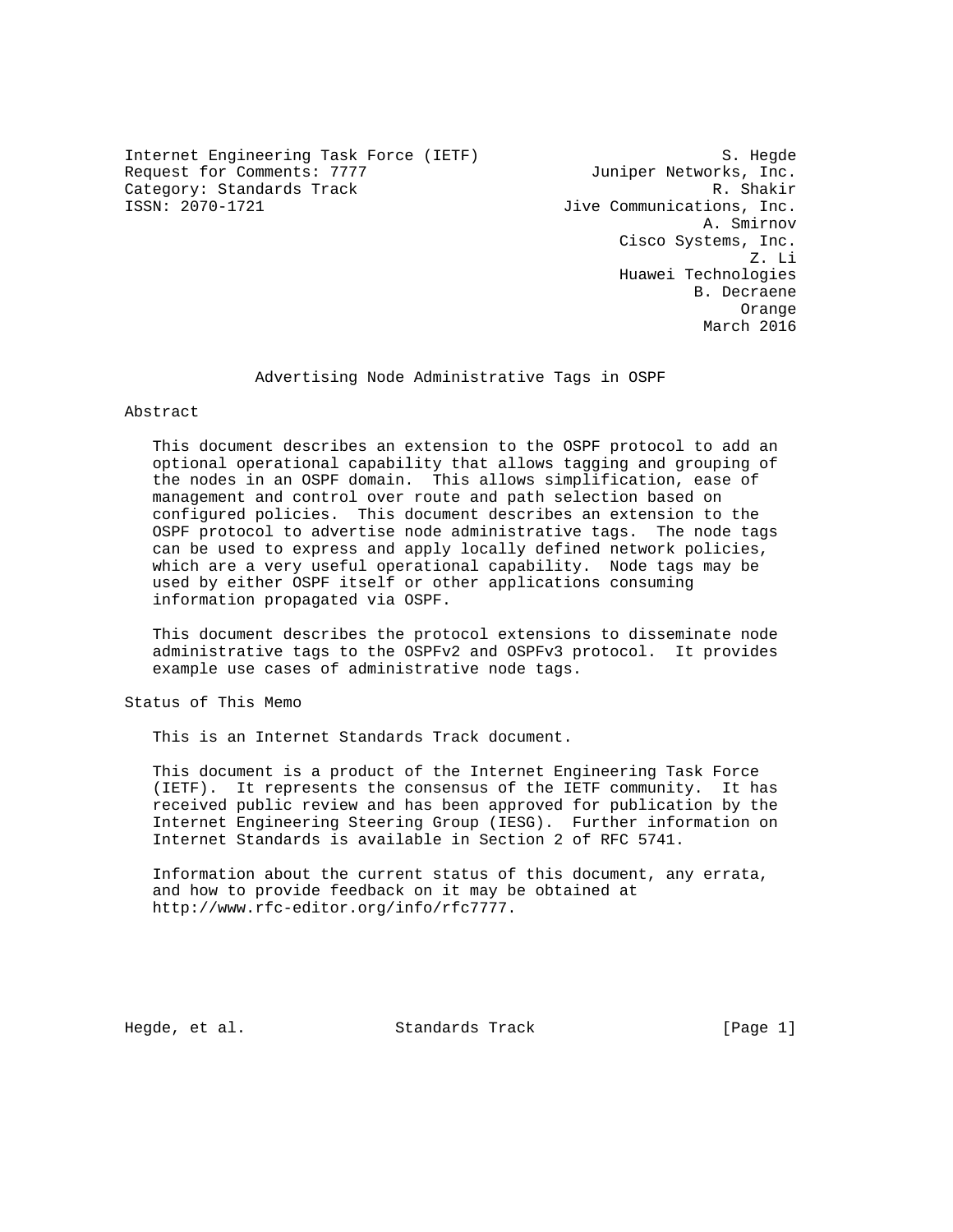## Copyright Notice

 Copyright (c) 2016 IETF Trust and the persons identified as the document authors. All rights reserved.

 This document is subject to BCP 78 and the IETF Trust's Legal Provisions Relating to IETF Documents (http://trustee.ietf.org/license-info) in effect on the date of

 publication of this document. Please review these documents carefully, as they describe your rights and restrictions with respect to this document. Code Components extracted from this document must include Simplified BSD License text as described in Section 4.e of the Trust Legal Provisions and are provided without warranty as described in the Simplified BSD License.

Table of Contents

| Introduction                                                                                                                                                                                                                                                                                                                                                                                                                                                                                              | 3  |
|-----------------------------------------------------------------------------------------------------------------------------------------------------------------------------------------------------------------------------------------------------------------------------------------------------------------------------------------------------------------------------------------------------------------------------------------------------------------------------------------------------------|----|
| 2.                                                                                                                                                                                                                                                                                                                                                                                                                                                                                                        | 3  |
| 2.1.                                                                                                                                                                                                                                                                                                                                                                                                                                                                                                      | 4  |
| 2.2. Elements of Procedure                                                                                                                                                                                                                                                                                                                                                                                                                                                                                | 4  |
| 2.2.1. Interpretation of Node Administrative Tags                                                                                                                                                                                                                                                                                                                                                                                                                                                         | 4  |
| 2.2.2. Use of Node Administrative Tags                                                                                                                                                                                                                                                                                                                                                                                                                                                                    | 5  |
| 2.2.3. Processing Node Administrative Tag Changes                                                                                                                                                                                                                                                                                                                                                                                                                                                         | 6  |
| Applications<br>3.<br>and the company of the company of the company of the company of the company of the company of the company of the company of the company of the company of the company of the company of the company of the company of the comp                                                                                                                                                                                                                                                      | 6  |
| 3.1. Service Auto-Discovery                                                                                                                                                                                                                                                                                                                                                                                                                                                                               | 6  |
| 3.2. Fast-Rerouting Policy                                                                                                                                                                                                                                                                                                                                                                                                                                                                                | 7  |
| 3.3. Controlling Remote LFA Tunnel Termination                                                                                                                                                                                                                                                                                                                                                                                                                                                            | 8  |
| Mobile Backhaul Network Service Deployment<br>3.4.                                                                                                                                                                                                                                                                                                                                                                                                                                                        | 8  |
| 3.5. Explicit Routing Policy                                                                                                                                                                                                                                                                                                                                                                                                                                                                              | 9  |
| 4 <sub>1</sub>                                                                                                                                                                                                                                                                                                                                                                                                                                                                                            | 11 |
| Operational Considerations<br>5.                                                                                                                                                                                                                                                                                                                                                                                                                                                                          | 11 |
| Manaqeability Considerations<br>б.                                                                                                                                                                                                                                                                                                                                                                                                                                                                        | 12 |
| 7.                                                                                                                                                                                                                                                                                                                                                                                                                                                                                                        | 12 |
| 8.                                                                                                                                                                                                                                                                                                                                                                                                                                                                                                        | 12 |
| Normative References<br>8 1                                                                                                                                                                                                                                                                                                                                                                                                                                                                               | 12 |
| Informative References<br>8.2.<br>.                                                                                                                                                                                                                                                                                                                                                                                                                                                                       | 13 |
| Contributors                                                                                                                                                                                                                                                                                                                                                                                                                                                                                              | 14 |
| Acknowledgements<br>$\mathbf{1} \quad \mathbf{1} \quad \mathbf{2} \quad \mathbf{3} \quad \mathbf{4} \quad \mathbf{5} \quad \mathbf{6} \quad \mathbf{7} \quad \mathbf{8} \quad \mathbf{9} \quad \mathbf{1} \quad \mathbf{1} \quad \mathbf{1} \quad \mathbf{1} \quad \mathbf{1} \quad \mathbf{1} \quad \mathbf{1} \quad \mathbf{1} \quad \mathbf{1} \quad \mathbf{1} \quad \mathbf{1} \quad \mathbf{1} \quad \mathbf{1} \quad \mathbf{1} \quad \mathbf{1} \quad \mathbf{1} \quad \mathbf{1} \quad \mathbf{$ | 14 |
| Authors' Addresses<br>and a series and a series are a series and a series and a series as                                                                                                                                                                                                                                                                                                                                                                                                                 | 15 |

Hegde, et al. Standards Track [Page 2]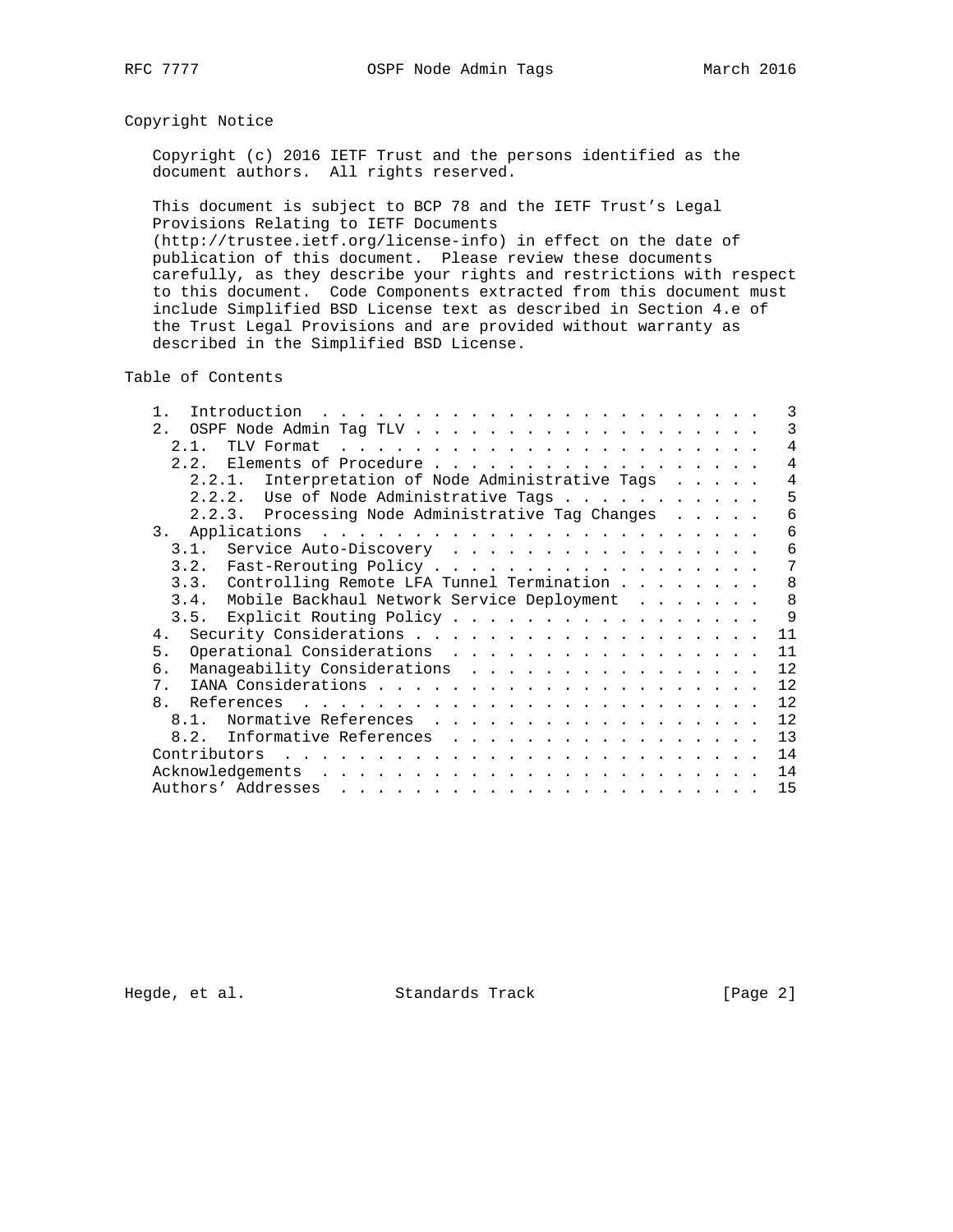## 1. Introduction

 It is useful to assign a node administrative tag to a router in the OSPF domain and use it as an attribute associated with the node. The node administrative tag can be used in a variety of applications, for example:

- (a) Traffic Engineering (TE) applications to provide different path selection criteria.
- (b) Prefer or prune certain paths in Loop-Free Alternate (LFA) backup selection via local policies as defined in [LFA-MANAGE].

 This document provides mechanisms to advertise node administrative tags in OSPF for route and path selection. Route and path selection functionality applies to both TE and non-TE applications; hence, a new TLV for carrying node administrative tags is included in Router Information (RI) Link State Advertisement (LSA) [RFC7770].

 The key words "MUST", "MUST NOT", "REQUIRED", "SHALL", "SHALL NOT", "SHOULD", "SHOULD NOT", "RECOMMENDED", "MAY", and "OPTIONAL" in this document are to be interpreted as described in RFC 2119 [RFC2119].

2. OSPF Node Admin Tag TLV

 An administrative tag is a 32-bit integer value that can be used to identify a group of nodes in the OSPF domain.

 The newly defined TLV is carried within an RI LSA for OSPFV2 and OSPFV3. RI LSA [RFC7770] can have flooding scope at the link, area, or Autonomous System (AS) level. The choice of what scope at which to flood the group tags is a matter of local policy. It is expected that node administrative tag values will not be portable across administrative domains.

 The TLV specifies one or more administrative tag values. An OSPF node advertises the set of groups it is part of in the OSPF domain (for example, all PE nodes are configured with a certain tag value, and all P nodes are configured with a different tag value in the domain). Multiple TLVs MAY be added in same RI LSA or in a different instance of the RI LSA as defined in [RFC7770].

Hegde, et al. Standards Track [Page 3]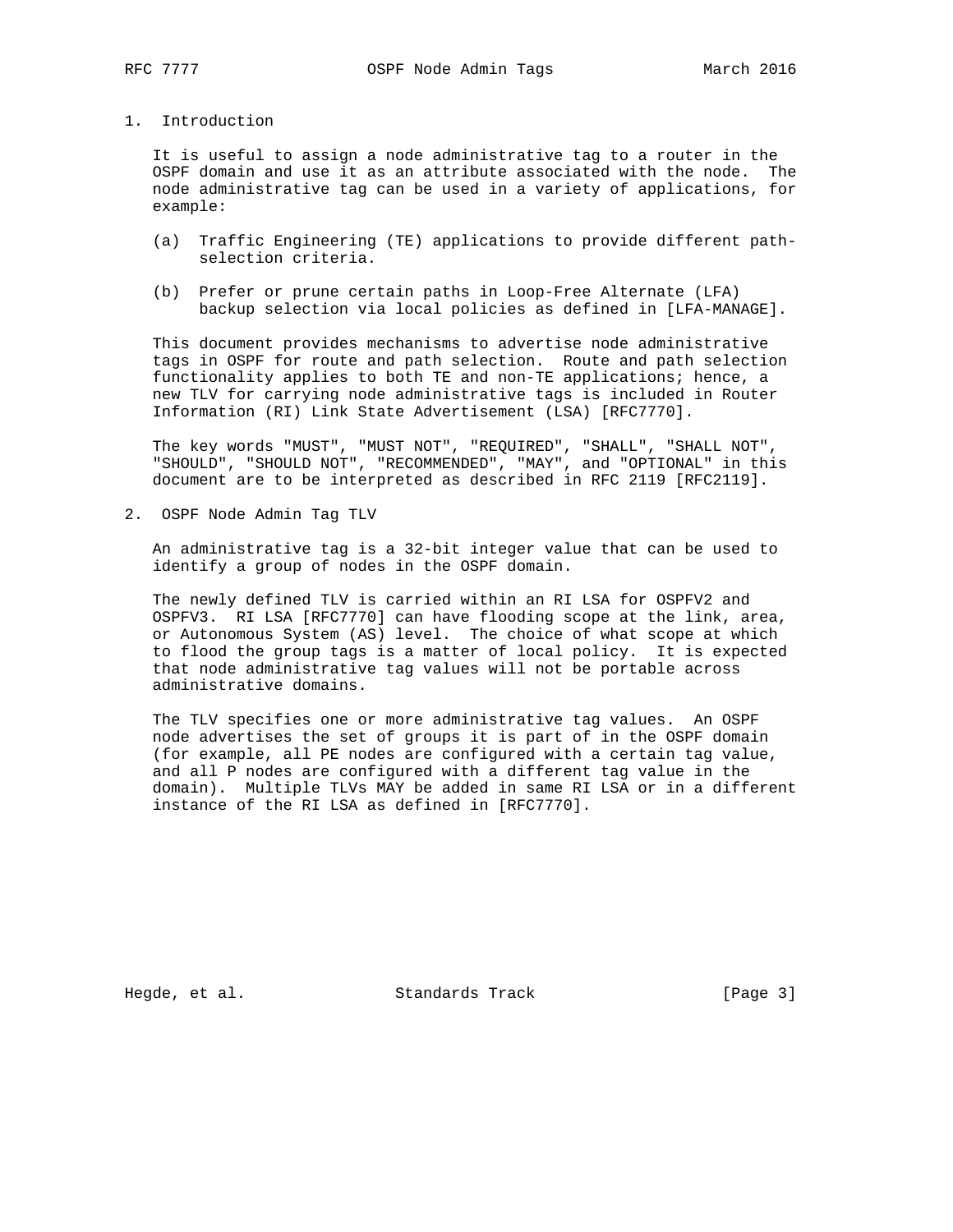# 2.1. TLV Format

 [RFC7770] defines the RI LSA, which may be used to advertise properties of the originating router. The payload of the RI LSA consists of one or more nested Type/Length/Value (TLV) triplets.

 Node administrative tags are advertised in the Node Admin Tag TLV. The format of the Node Admin Tag TLV is:

|                       | 0 1 2 3 4 5 6 7 8 9 0 1 2 3 4 5 6 7 8 9 0 1 2 3 4 5 6 7 8 9 |                  |  |  |  |  |
|-----------------------|-------------------------------------------------------------|------------------|--|--|--|--|
|                       |                                                             | -+-+-+-+-+-+-    |  |  |  |  |
| Type                  |                                                             | Length           |  |  |  |  |
|                       |                                                             |                  |  |  |  |  |
| Administrative Tag #1 |                                                             |                  |  |  |  |  |
|                       |                                                             | -+-+-+-+-+-+-+-+ |  |  |  |  |
|                       | Administrative Tag #2                                       |                  |  |  |  |  |
|                       |                                                             |                  |  |  |  |  |
|                       |                                                             |                  |  |  |  |  |
|                       |                                                             |                  |  |  |  |  |
|                       | Administrative Tag #N                                       |                  |  |  |  |  |
|                       | +-+-+-+-+-+-+-+-+-+-+-+-+-+-                                |                  |  |  |  |  |

Figure 1: OSPF Node Admin Tag TLV

Type: 10

- Length: A 16-bit field that indicates the length of the value portion in octets and will be a multiple of 4 octets dependent on the number of tags advertised.
- Value: A set of administrative tags. Each tag is a 32-bit integer value. At least one tag MUST be carried if this TLV is included in the RI LSA.

2.2. Elements of Procedure

2.2.1. Interpretation of Node Administrative Tags

 The meaning of the node administrative tags is generally opaque to OSPF. Routers advertising the node administrative tag (or tags) may be configured to do so without knowing (or even without supporting processing of) the functionality implied by the tag. This section describes general rules, regulations, and guidelines for using and interpreting an administrative tag that will facilitate interoperable implementations by vendors.

Hegde, et al. Standards Track [Page 4]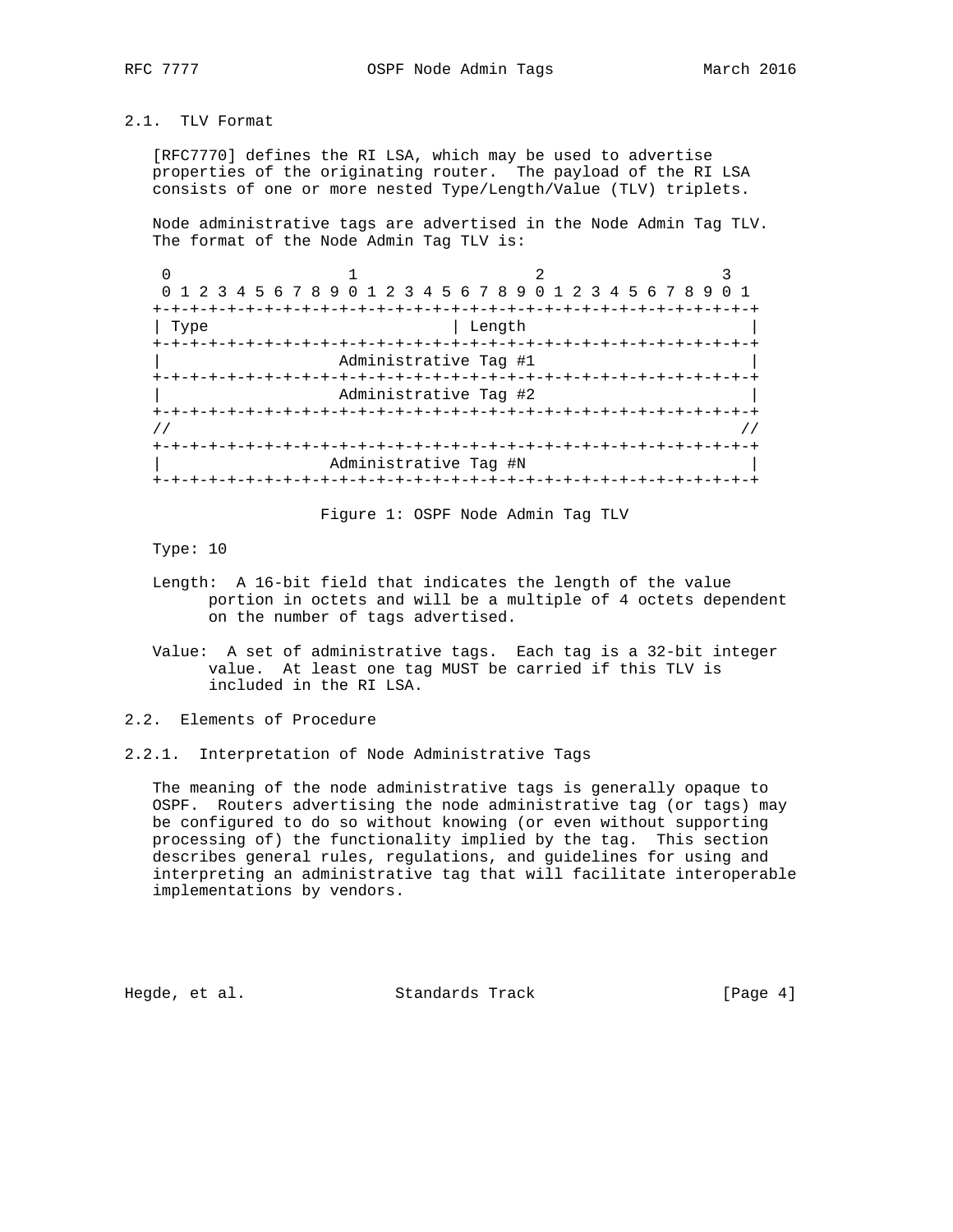Interpretation of tag values is specific to the administrative domain of a particular network operator; hence, tag values SHOULD NOT be propagated outside the administrative domain to which they apply. The meaning of a node administrative tag is defined by the network local policy and is controlled via the configuration. If a receiving node does not understand the tag value or does not have a local policy corresponding to the tag, it ignores the specific tag and floods the RI LSA without any change as defined in [RFC7770].

 The semantics of the tag order has no meaning. That is, there is no implied meaning to the ordering of the tags that indicates a certain operation or set of operations that need to be performed based on the ordering.

 Each tag must be treated as an independent identifier that may be used in the policy to perform a policy action. Each tag carried by the Node Admin Tag TLV should be used to indicate a characteristic of a node that is independent of the characteristics indicated by other administrative tags. The administrative-tag list within the TLV MUST be considered an unordered list. While policies may be implemented based on the presence of multiple tags (e.g., if tag A AND tag B are present), they MUST NOT be reliant upon the order of the tags (i.e., all policies should be considered commutative operations, such that tag A preceding or following tag B does not change their outcome).

#### 2.2.2. Use of Node Administrative Tags

 The node administrative tags are not meant to be extended by future OSPF standards. New OSPF extensions are not expected to require use of node administrative tags or define well-known tag values. Node administrative tags are for generic use and do not require IANA registration. Future OSPF extensions requiring well-known values MAY define their own data signaling tailored to the needs of the feature or MAY use the capability TLV as defined in [RFC7770].

 Being part of the RI LSA, the Node Admin Tag TLV must be reasonably small and stable. In particular, implementations supporting node administrative tags MUST NOT be used to convey attributes of the routing topology or associate tags with changes in the network topology (both within and outside the OSPF domain) or reachability of routes.

Hegde, et al. Standards Track [Page 5]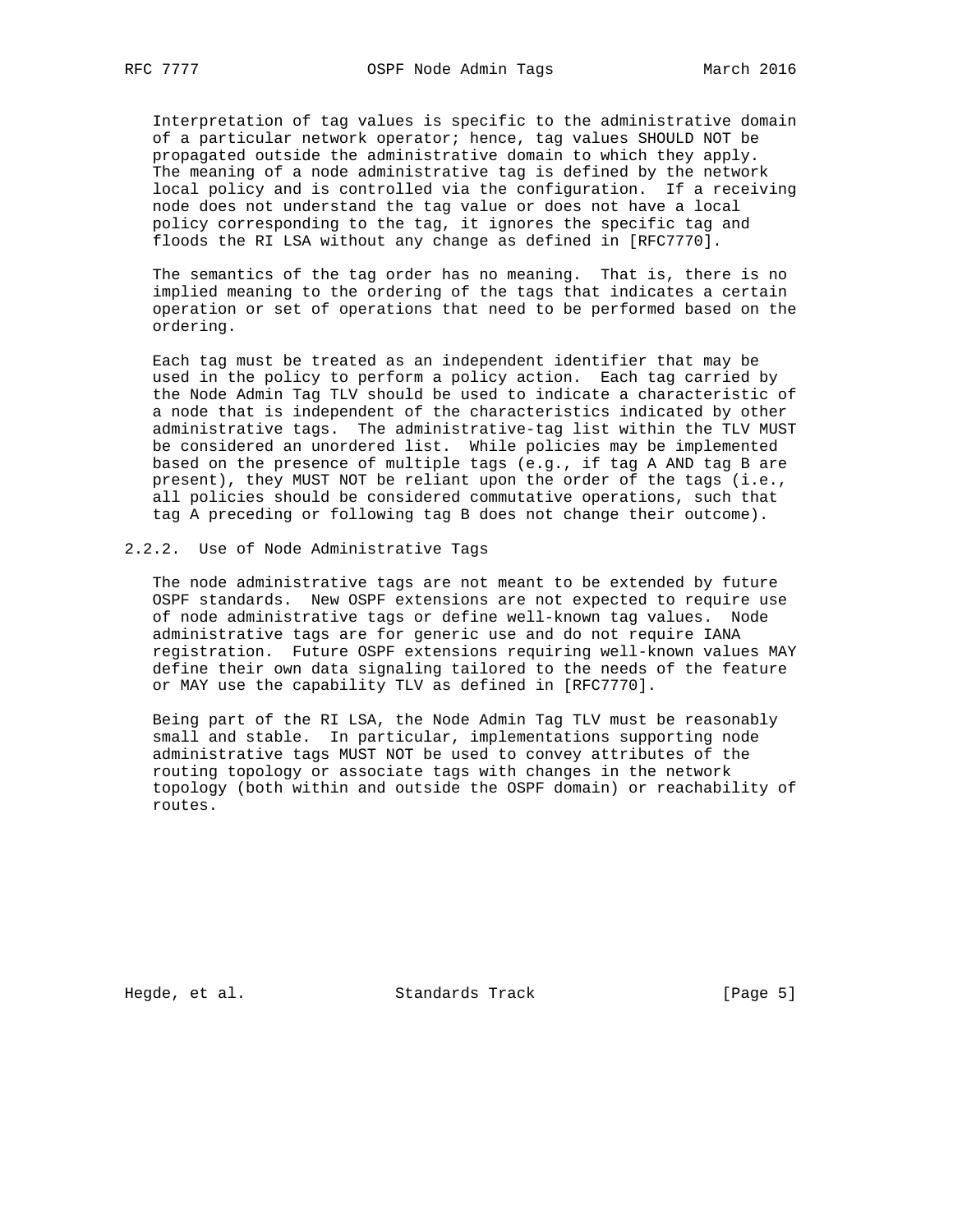### 2.2.3. Processing Node Administrative Tag Changes

 Multiple Node Admin Tag TLVs MAY appear in an RI LSA or multiple Node Admin Tag TLVs MAY be contained in different instances of the RI LSA. The administrative tags associated with a node that originates tags for the purpose of any computation or processing at a receiving node SHOULD be a superset of node administrative tags from all the TLVs in all the received RI LSA instances in the Link-State Database (LSDB) advertised by the corresponding OSPF router. When an RI LSA is received that changes the set of tags applicable to any originating node, which has features depending on node administrative tags, a receiving node MUST repeat any computation or processing that is based on those administrative tags.

 When there is a change or removal of an administrative affiliation of a node, the node MUST re-originate the RI LSA with the latest set of node administrative tags. On the receiver, when there is a change in the Node Admin Tag TLV or removal/addition of a TLV in any instance of the RI LSA, implementations MUST take appropriate measures to update their state according to the changed set of tags. The exact actions needed depend on features working with administrative tags and are outside of scope of this specification.

#### 3. Applications

 This section lists several examples of how implementations might use the node administrative tags. These examples are given only to demonstrate the generic usefulness of the router tagging mechanism. Implementations supporting this specification are not required to implement any of these use cases. It is also worth noting that in some described use cases, routers configured to advertise tags help other routers in their calculations but do not themselves implement the same functionality.

### 3.1. Service Auto-Discovery

 Router tagging may be used to automatically discover a group of routers sharing a particular service.

 For example, a service provider might desire to establish a full mesh of MPLS TE tunnels between all PE routers in the area of the MPLS VPN network. Marking all PE routers with a tag and configuring devices with a policy to create MPLS TE tunnels to all other devices advertising this tag will automate maintenance of the full mesh. When a new PE router is added to the area, all other PE devices will open TE tunnels to it without needing to reconfigure them.

Hegde, et al. Standards Track [Page 6]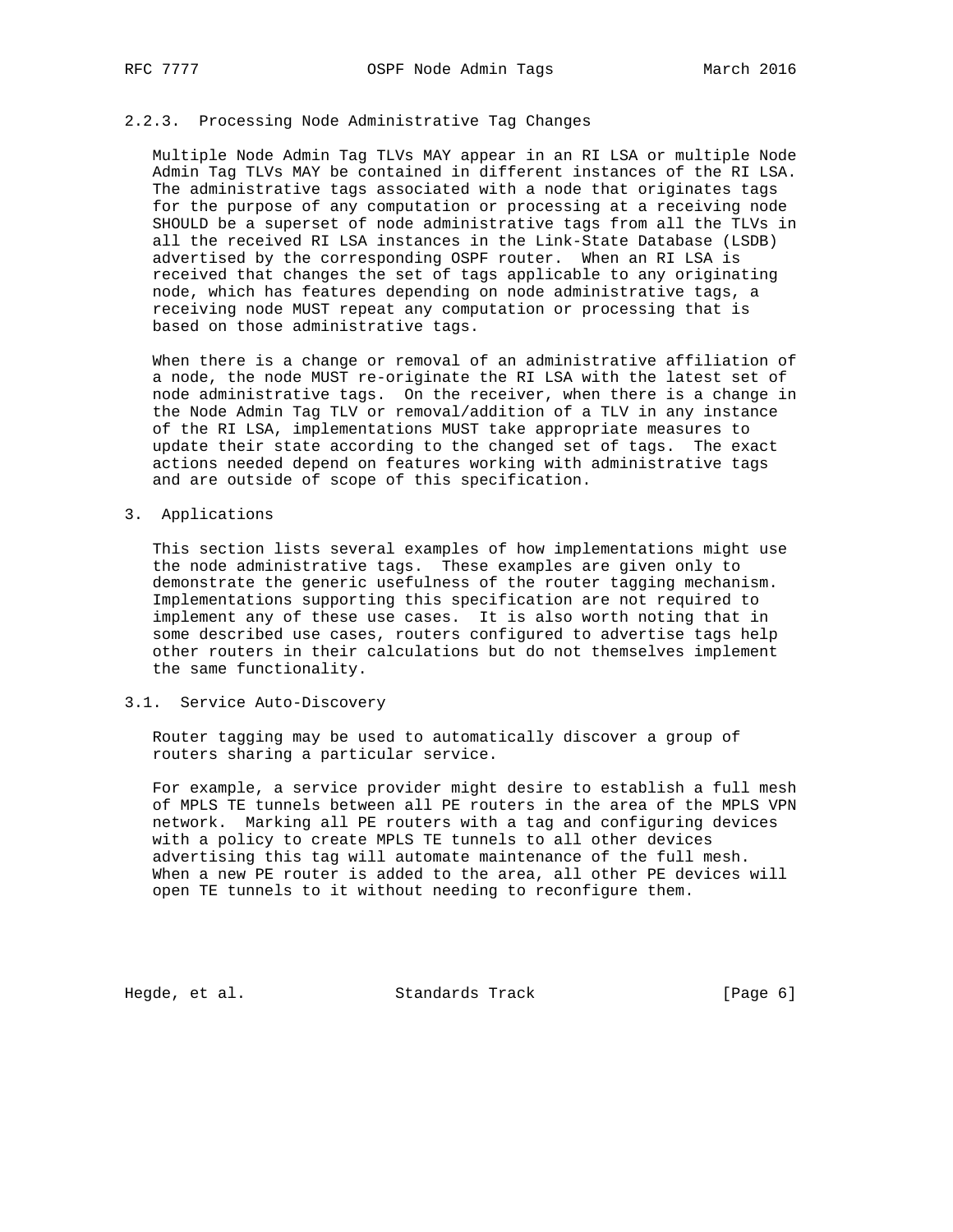### 3.2. Fast-Rerouting Policy

 Increased deployment of Loop-Free Alternates (LFA) as defined in [RFC5286] poses operation and management challenges. [LFA-MANAGE] proposes policies which, when implemented, will ease LFA operation concerns.

 One of the proposed refinements is to be able to group the nodes in an IGP domain with administrative tags and engineer the LFA based on configured policies.

(a) Administrative limitation of LFA scope

 Service provider access infrastructure is frequently designed in a layered approach with each layer of devices serving different purposes and thus having different hardware capabilities and configured software features. When LFA repair paths are being computed, it may be desirable to exclude devices from being considered as LFA candidates based on their layer.

 For example, if the access infrastructure is divided into the Access, Distribution, and Core layers, it may be desirable for a Distribution device to compute LFA only via Distribution or Core devices but not via Access devices. This may be due to features enabled on Access routers, due to capacity limitations, or due to the security requirements. Managing such a policy via configuration of the router computing LFA is cumbersome and error prone.

 With the node administrative tags, it is possible to assign a tag to each layer and implement LFA policy of computing LFA repair paths only via neighbors that advertise the Core or Distribution tag. This requires minimal per-node configuration and the network automatically adapts when new links or routers are added.

#### (b) LFA calculation optimization

 Calculation of LFA paths may require significant resources of the router. One execution of Dijkstra's algorithm is required for each neighbor eligible to become the next hop of repair paths. Thus, a router with a few hundred neighbors may need to execute the algorithm hundreds of times before the best (or even valid) repair path is found. Manually excluding from the calculation neighbors that are known to provide no valid LFA (such as single connected routers) may significantly reduce the number of Dijkstra algorithm runs.

Hegde, et al. Standards Track [Page 7]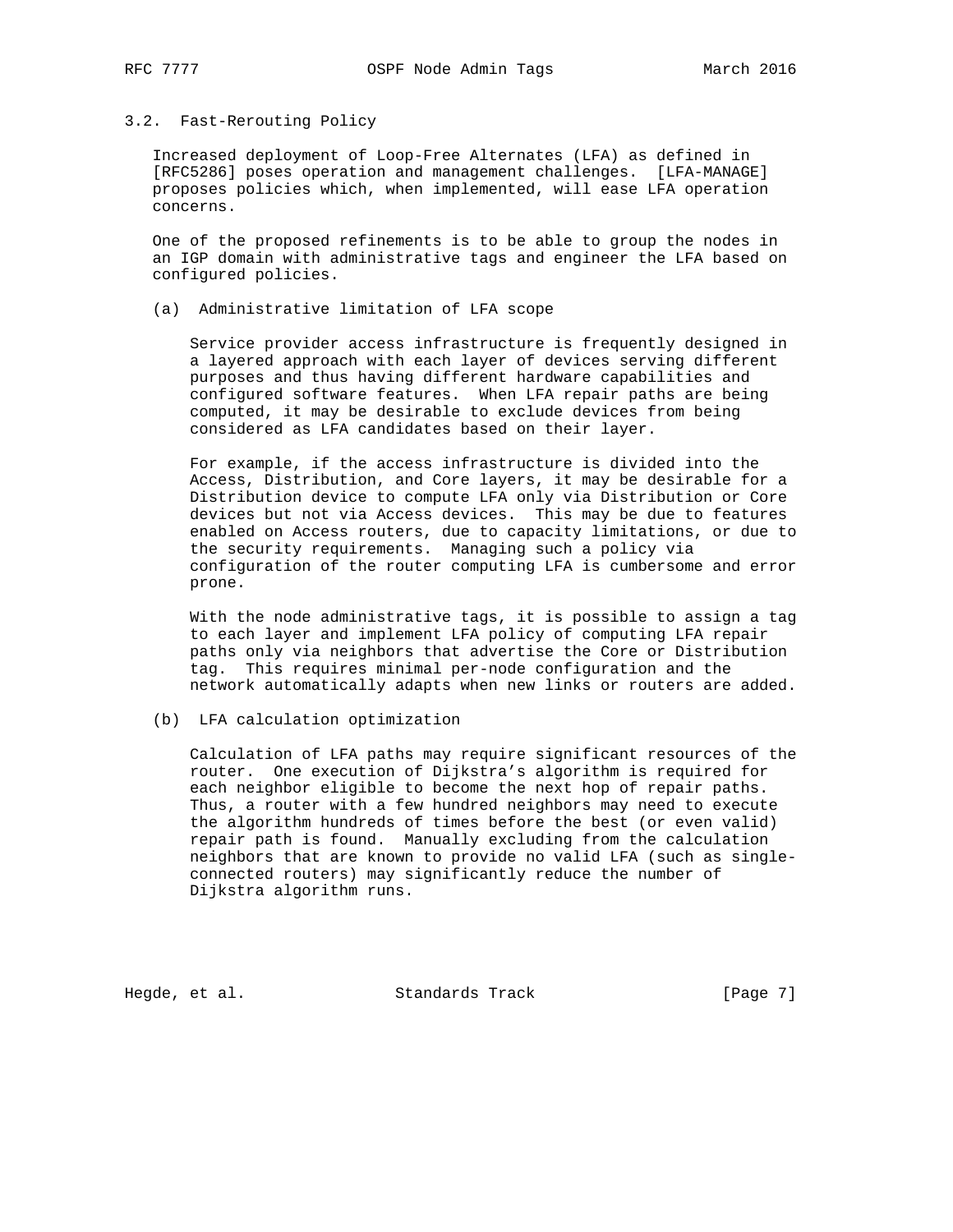LFA calculation policy may be configured so that routers advertising certain tag values are excluded from LFA calculation, even if they are otherwise suitable.

### 3.3. Controlling Remote LFA Tunnel Termination

 [RFC7490] defined a method of tunneling traffic to extend the basic LFA coverage after connection failure of a link and defined an algorithm to find tunnel tail-end routers meeting the LFA requirement. In most cases, the proposed algorithm finds more than one candidate tail-end router. In a real-life network, it may be desirable to exclude some nodes from the list of candidates based on the local policy. This may be either due to known limitations of the node (the router does not accept the targeted LDP sessions required to implement remote LFA tunneling) or due to administrative requirements (for example, it may be desirable to choose the tail-end router among colocated devices).

 The node administrative tag delivers a simple and scalable solution. Remote LFA can be configured with a policy to accept only routers advertising a certain tag as candidates during the tail-end router calculation. Tagging routers allows both exclusion of nodes not capable of serving as remote LFA tunnel tail ends and definition of a region from which a tail-end router must be selected.

#### 3.4. Mobile Backhaul Network Service Deployment

 Mobile backhaul networks usually adopt a ring topology to save fibre resources; it is usually divided into the aggregate network and the access network. Cell Site Gateways (CSGs) connects the LTE Evolved NodeBs (eNodeBs) and RNC (Radio Network Controller) Site Gateways (RSGs) connects the RNCs. The mobile traffic is transported from CSGs to RSGs. The network takes a typical aggregate traffic model that more than one access ring will attach to one pair of aggregate site gateways (ASGs) and more than one aggregate ring will attach to one pair of RSGs.

Hegde, et al. Standards Track [Page 8]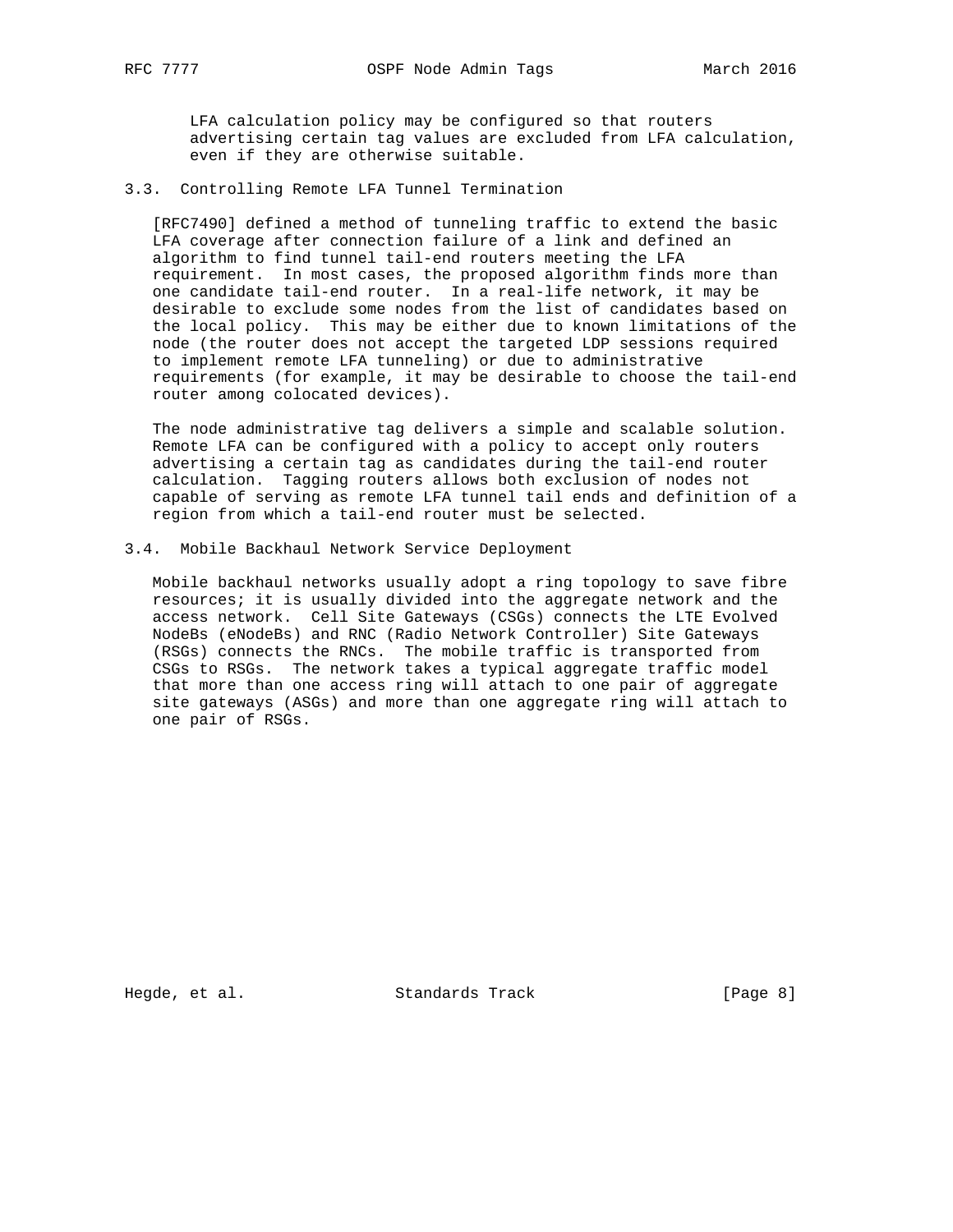

Figure 2: Mobile Backhaul Network

 A typical mobile backhaul network with access rings and aggregate links is shown in the figure above. The mobile backhaul networks deploy traffic engineering due to strict Service Level Agreements (SLAs). The TE paths may have additional constraints to avoid passing via different access rings or to get completely disjoint backup TE paths. The mobile backhaul networks towards the access side change frequently due to the growing mobile traffic and addition of new eNodeBs. It's complex to satisfy the requirements using cost, link color, or explicit path configurations. The node administrative tag defined in this document can be effectively used to solve the problem for mobile backhaul networks. The nodes in different rings can be assigned with specific tags. TE path computation can be enhanced to consider additional constraints based on node administrative tags.

## 3.5. Explicit Routing Policy

 A partially meshed network provides multiple paths between any two nodes in the network. In a data centre environment, the topology is usually highly symmetric with many/all paths having equal cost. In a long distance network, this is usually not the case, for a variety of reasons (e.g., historic, fibre availability constraints, different

Hegde, et al. Standards Track [Page 9]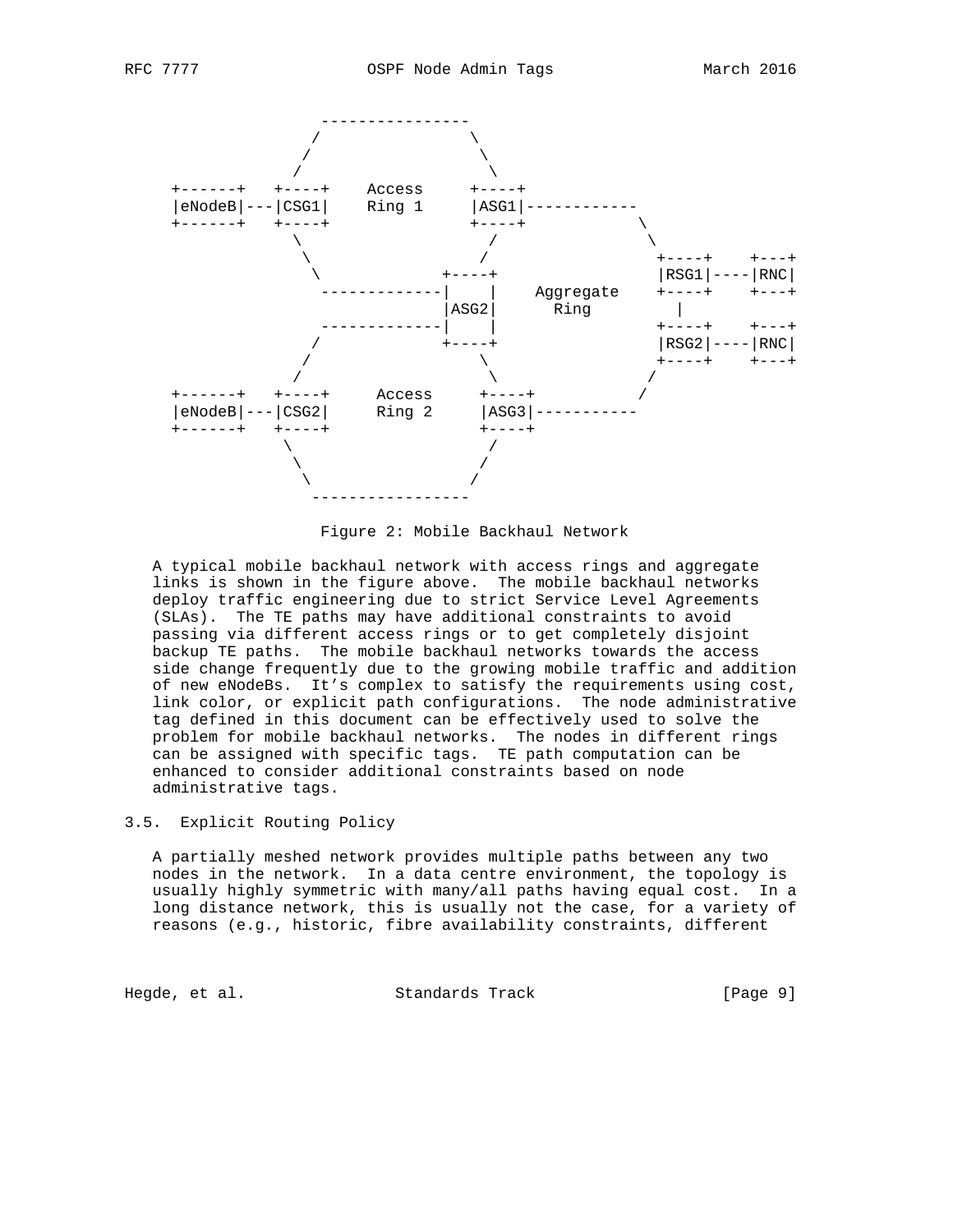distances between transit nodes, and different roles). Hence, between a given source and destination, a path is typically preferred over the others, while between the same source and another destination, a different path may be preferred.



Figure 3: Explicit Routing topology

 In the above topology, an operator may want to enforce the following high-level explicit routing policies:

- o Traffic from A nodes to A nodes should preferably go through R or T nodes (rather than through I nodes);
- o Traffic from A nodes to I nodes must not go through R and T nodes.

 With node admin tags, tag A (resp. I, R, T) can be configured on all A (resp. I, R, T) nodes to advertise their role. The first policy is about preferring one path over another. Given the chosen metrics, it is achieved with regular SPF routing. The second policy is about

Hegde, et al. Standards Track [Page 10]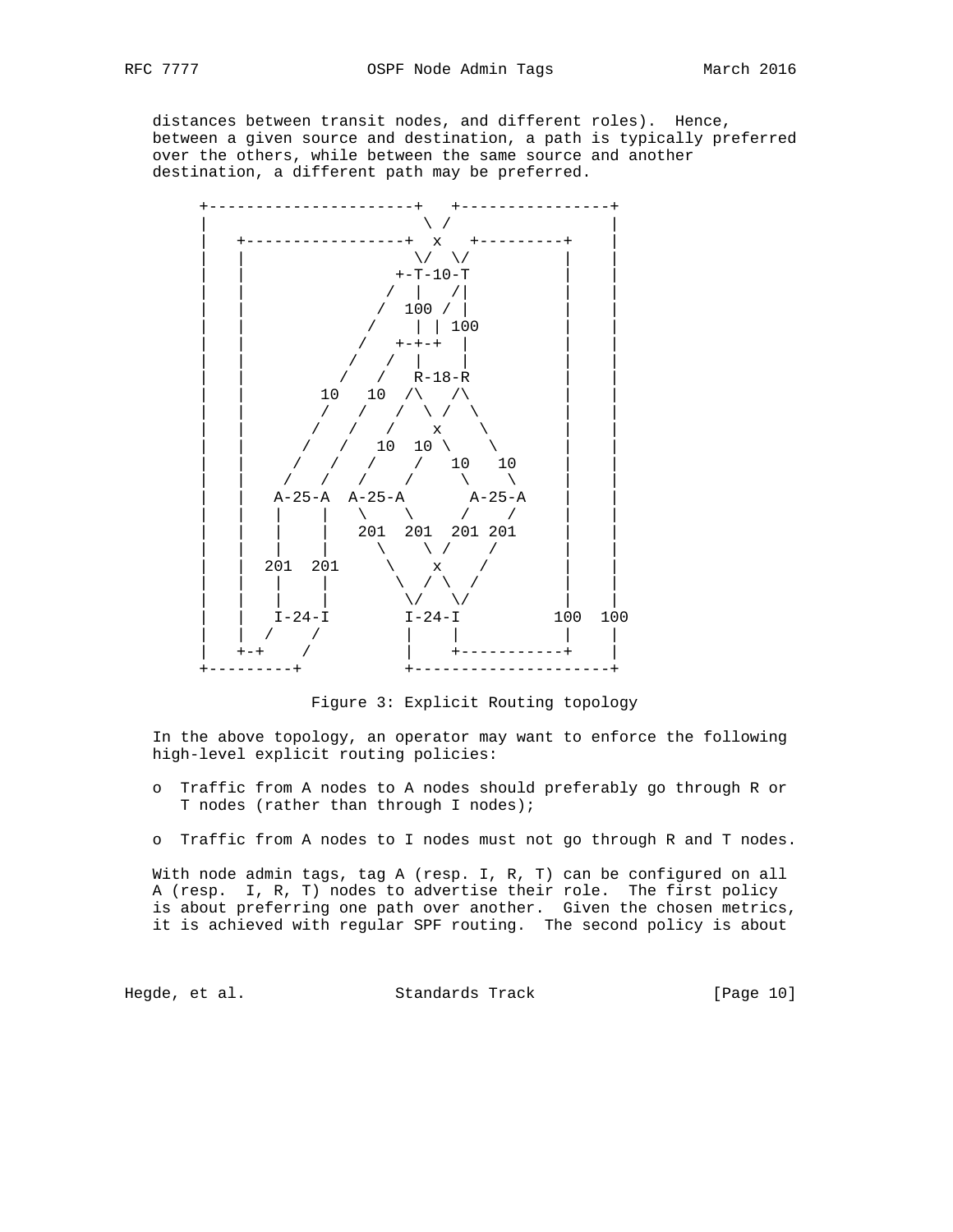prohibiting (pruning) some paths. It requires an explicit routing policy. With the use of node tags, this may be achieved with a generic Constrained Shortest Path First (CSPF) policy configured on A nodes: for destination nodes, having the tag "A" runs a CSPF with the exclusion of nodes having the tag "I".

### 4. Security Considerations

 Node administrative tags may be used by operators to indicate geographical location or other sensitive information. As indicated in [RFC2328] and [RFC5340], OSPF authentication mechanisms do not provide confidentiality and the information carried in node administrative tags could be leaked to an IGP snooper. Confidentiality for the OSPF control packets can be achieved by either running OSPF on top of IP Security (IPsec) tunnels or by applying IPsec-based security mechanisms as described in [RFC4552].

 Advertisement of tag values for one administrative domain into another risks misinterpretation of the tag values (if the two domains have assigned different meanings to the same values), which may have undesirable and unanticipated side effects.

 [RFC4593] and [RFC6863] discuss the generic threats to routing protocols and OSPF, respectively. These security threats are also applicable to the mechanisms described in this document. OSPF authentication described in [RFC2328] and [RFC5340] or extended authentication mechanisms described in [RFC7474] or [RFC7166] SHOULD be used in deployments where attackers have access to the physical networks and nodes included in the OSPF domain are vulnerable.

## 5. Operational Considerations

 Operators can assign meaning to the node administrative tags, which are local to the operator's administrative domain. The operational use of node administrative tags is analogical to the IS-IS prefix tags [RFC5130] and BGP communities [RFC1997]. Operational discipline and procedures followed in configuring and using BGP communities and IS-IS prefix tags is also applicable to the usage of node administrative tags.

 Defining language for local policies is outside the scope of this document. As is the case of other policy applications, the pruning policies can cause the path to be completely removed from forwarding plane, and hence have the potential for more severe operational impact (e.g., node unreachability due to path removal) by comparison to preference policies that only affect path selection.

Hegde, et al. Standards Track [Page 11]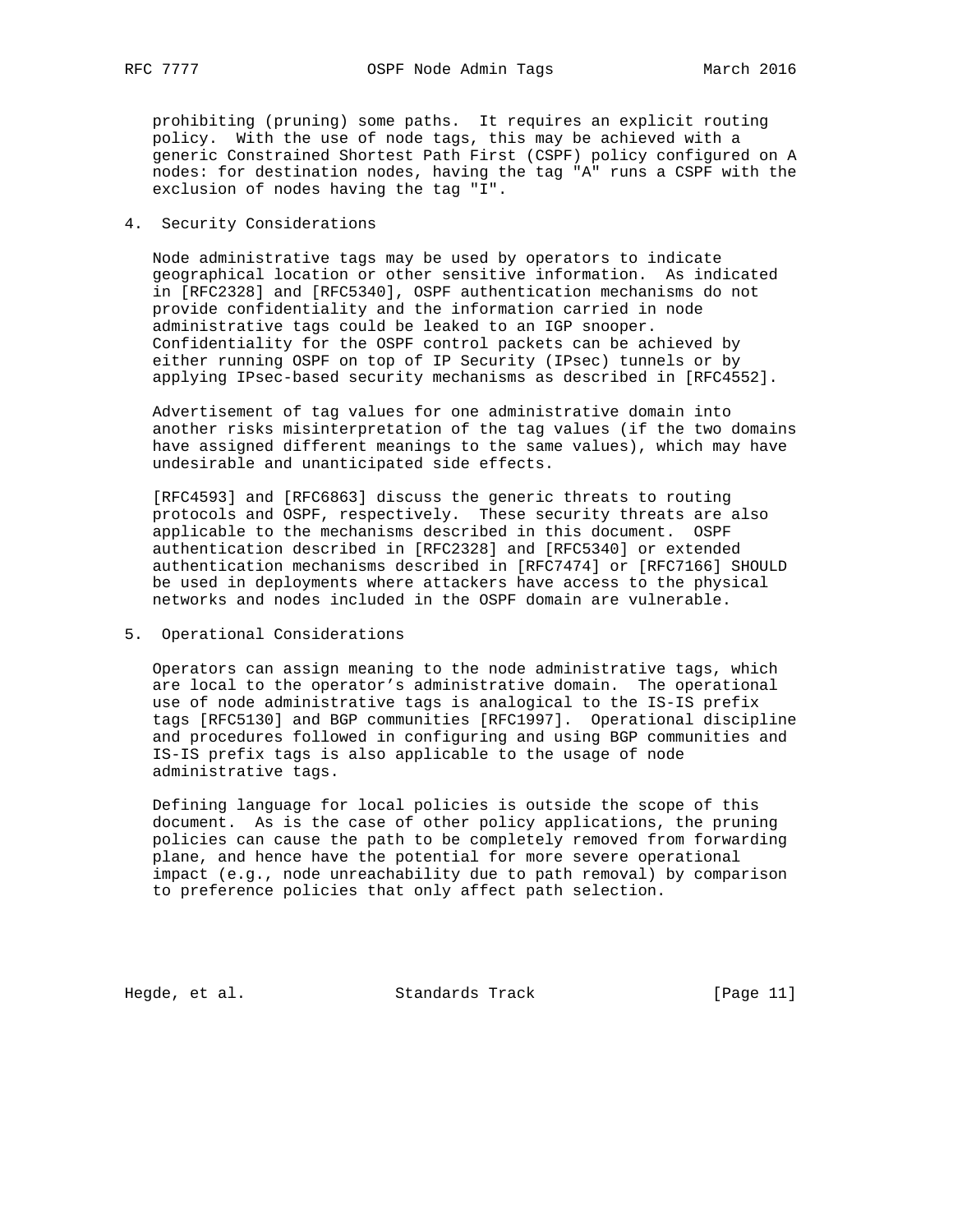6. Manageability Considerations

 Node administrative tags are configured and managed using routing policy enhancements. The YANG data definition language is the latest model to describe and define configuration for network devices. The OSPF YANG data model is described in [OSPF-YANG] and the routing policy configuration model is described in [RTG-POLICY]. These two documents will be enhanced to include the configurations related to the node administrative tag.

7. IANA Considerations

 This specification updates the "OSPF Router Information (RI) TLVs" registry. IANA has registered the following value:

Node Admin Tag TLV - 10

- 8. References
- 8.1. Normative References
	- [RFC2119] Bradner, S., "Key words for use in RFCs to Indicate Requirement Levels", BCP 14, RFC 2119, DOI 10.17487/RFC2119, March 1997, <http://www.rfc-editor.org/info/rfc2119>.
	- [RFC2328] Moy, J., "OSPF Version 2", STD 54, RFC 2328, DOI 10.17487/RFC2328, April 1998, <http://www.rfc-editor.org/info/rfc2328>.
	- [RFC5340] Coltun, R., Ferguson, D., Moy, J., and A. Lindem, "OSPF for IPv6", RFC 5340, DOI 10.17487/RFC5340, July 2008, <http://www.rfc-editor.org/info/rfc5340>.
	- [RFC7490] Bryant, S., Filsfils, C., Previdi, S., Shand, M., and N. So, "Remote Loop-Free Alternate (LFA) Fast Reroute (FRR)", RFC 7490, DOI 10.17487/RFC7490, April 2015, <http://www.rfc-editor.org/info/rfc7490>.
	- [RFC7770] Lindem, A., Ed., Shen, N., Vasseur, JP., Aggarwal, R., and S. Shaffer, "Extensions to OSPF for Advertising Optional Router Capabilities", RFC 7770, DOI 10.17487/RFC7770, February 2016, <http://www.rfc-editor.org/info/rfc7770>.

Hegde, et al. Standards Track [Page 12]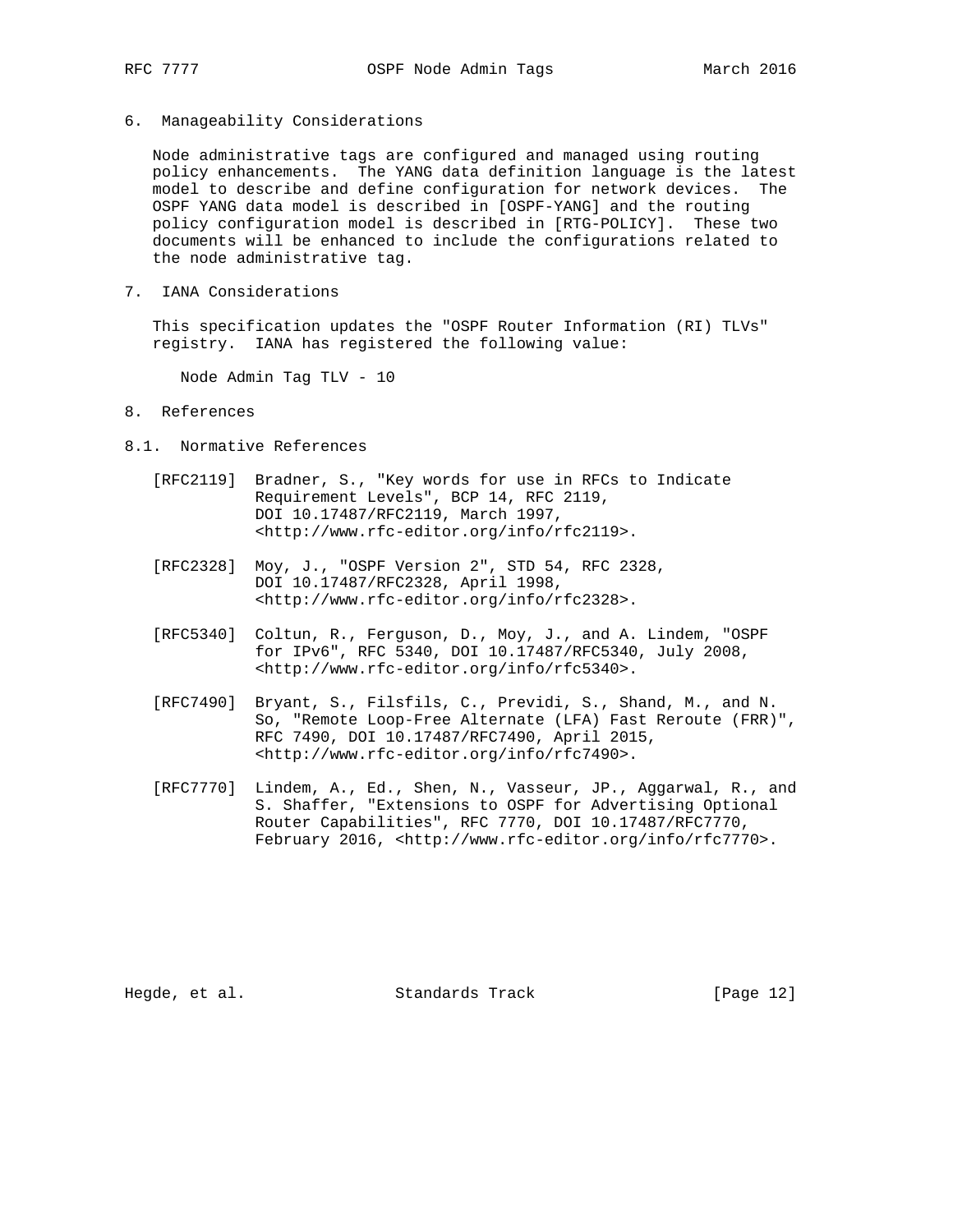## 8.2. Informative References

[LFA-MANAGE]

 Litkowski, S., Decraene, B., Filsfils, C., Raza, K., Horneffer, M., and P. Sarkar, "Operational management of Loop Free Alternates", Work in Progress, draft-ietf-rtgwg lfa-manageability-11, June 2015.

[OSPF-YANG]

 Yeung, D., Qu, Y., Zhang, J., Bogdanovic, D., and K. Koushik, "Yang Data Model for OSPF Protocol", Work in Progress, draft-ietf-ospf-yang-03, October 2015.

- [RFC1997] Chandra, R., Traina, P., and T. Li, "BGP Communities Attribute", RFC 1997, DOI 10.17487/RFC1997, August 1996, <http://www.rfc-editor.org/info/rfc1997>.
- [RFC4552] Gupta, M. and N. Melam, "Authentication/Confidentiality for OSPFv3", RFC 4552, DOI 10.17487/RFC4552, June 2006, <http://www.rfc-editor.org/info/rfc4552>.
- [RFC4593] Barbir, A., Murphy, S., and Y. Yang, "Generic Threats to Routing Protocols", RFC 4593, DOI 10.17487/RFC4593, October 2006, <http://www.rfc-editor.org/info/rfc4593>.
- [RFC5130] Previdi, S., Shand, M., Ed., and C. Martin, "A Policy Control Mechanism in IS-IS Using Administrative Tags", RFC 5130, DOI 10.17487/RFC5130, February 2008, <http://www.rfc-editor.org/info/rfc5130>.
- [RFC5286] Atlas, A., Ed. and A. Zinin, Ed., "Basic Specification for IP Fast Reroute: Loop-Free Alternates", RFC 5286, DOI 10.17487/RFC5286, September 2008, <http://www.rfc-editor.org/info/rfc5286>.
- [RFC6863] Hartman, S. and D. Zhang, "Analysis of OSPF Security According to the Keying and Authentication for Routing Protocols (KARP) Design Guide", RFC 6863, DOI 10.17487/RFC6863, March 2013, <http://www.rfc-editor.org/info/rfc6863>.
- [RFC7166] Bhatia, M., Manral, V., and A. Lindem, "Supporting Authentication Trailer for OSPFv3", RFC 7166, DOI 10.17487/RFC7166, March 2014, <http://www.rfc-editor.org/info/rfc7166>.

Hegde, et al. Standards Track [Page 13]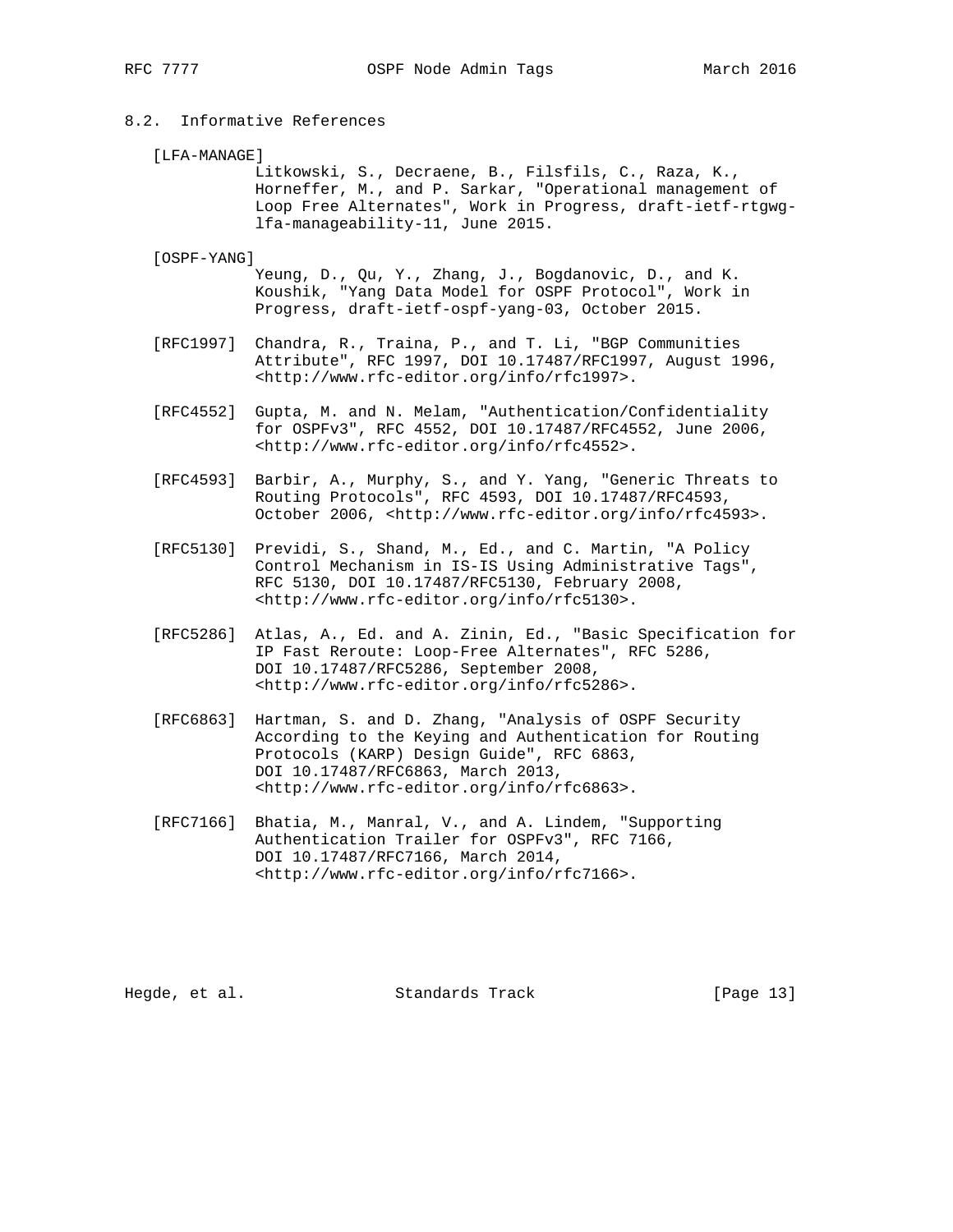[RFC7474] Bhatia, M., Hartman, S., Zhang, D., and A. Lindem, Ed., "Security Extension for OSPFv2 When Using Manual Key Management", RFC 7474, DOI 10.17487/RFC7474, April 2015, <http://www.rfc-editor.org/info/rfc7474>.

#### [RTG-POLICY]

 Shaikh, A., Shakir, R., D'Souza, K., and C. Chase, "Routing Policy Configuration Model for Service Provider Networks", Work in Progress, draft-ietf-rtgwg-policy model-00, September 2015.

## Contributors

 Thanks to Hannes Gredler for his substantial review, guidance, and editing of this document. Thanks to Harish Raguveer for his contributions to initial draft versions of this document.

Acknowledgements

 Thanks to Bharath R, Pushpasis Sarakar, and Dhruv Dhody for useful input. Thanks to Chris Bowers for providing useful input to remove ambiguity related to tag ordering. Thanks to Les Ginsberg and Acee Lindem for the input. Thanks to David Black for careful review and valuable suggestions for the document, especially for the operations section.

Hegde, et al. Standards Track [Page 14]